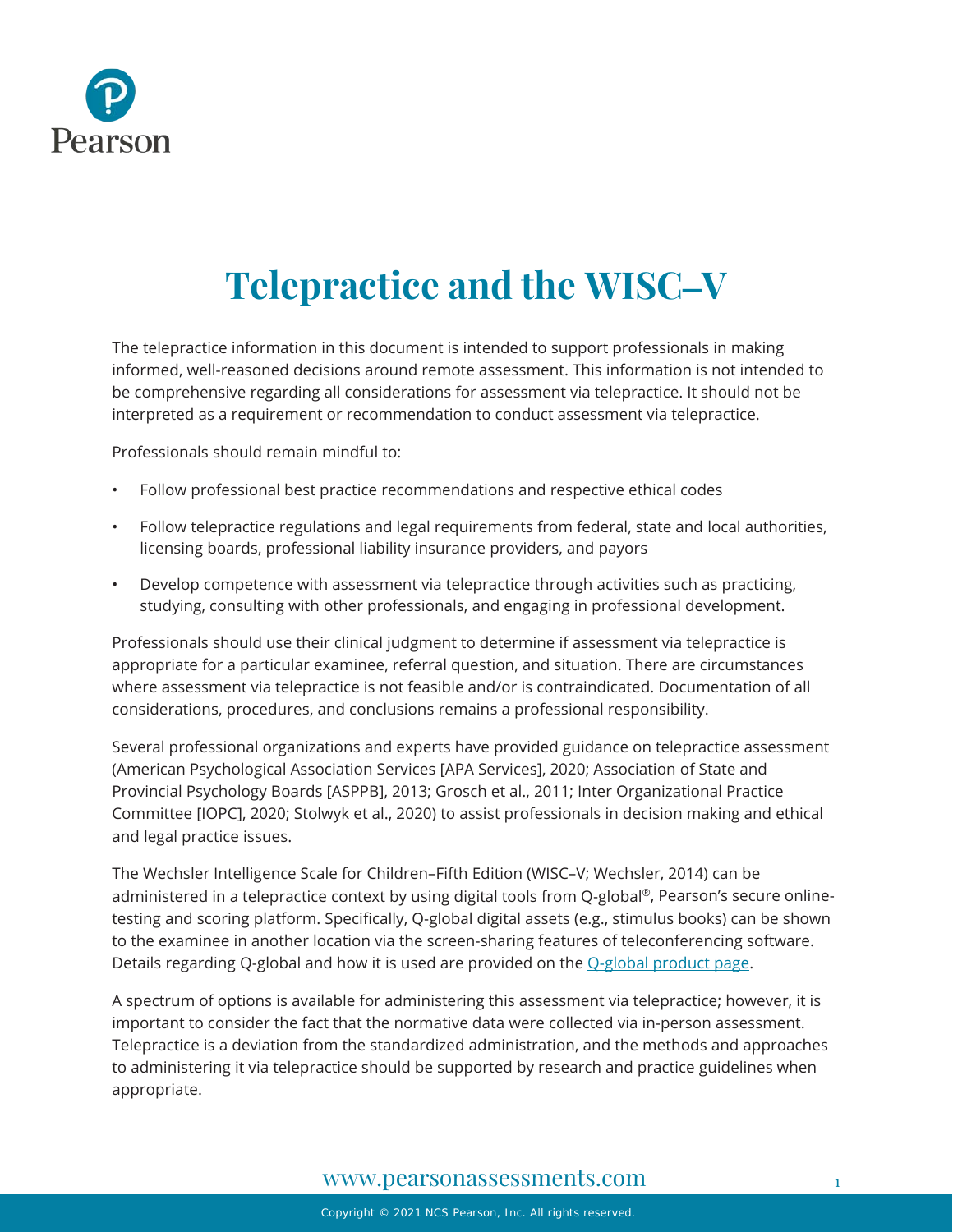Professionals engaging in telepractice assessment may train facilitators to work with them on a regular basis in order to provide greater coverage to underserved populations (e.g., only two professionals within a 500-mile radius, shortage of school psychologists within a school district). If such a facilitator is well trained and in a professional role (i.e., a professional facilitator), they can present blocks and response booklets as well as adjust audiovisual equipment. This approach yields the WISC–V composite scores that are available in in-person assessment mode. If a professional facilitator is not used, it impacts the workflow of the session, subtest selection, and the approach to deriving composite scores.

In times when physical distancing is necessary (such as the COVID-19 pandemic), using a professional facilitator may not be safe or feasible. If testing must occur under these conditions, it is possible that the examinee may participate without the help of an on-site facilitator. If the examiner determines that no facilitator is required, the examinee can assist with technological and administrative tasks during testing and should be oriented to these responsibilities before, and again at the beginning of, the session. An initial virtual meeting should occur in advance of the testing session to address numerous issues specific to testing via telepractice. This initial virtual meeting is described in the administrative and technological tasks portion of the Examiner Considerations section and referred to in various sections of this document. The examiner should consider best practice guidelines, the referral question, and the examinee's condition, as well as telepractice equivalence study conditions to determine if this is possible and appropriate. Independent examinee participation may not be possible or appropriate, for example, for examinees with low cognitive ability or with low levels of technological literacy and experience.

If the examiner determines that the examinee cannot participate independently, and testing must occur under physical distancing constraints, the only facilitator available may be someone in the examinee's home (e.g., a parent, guardian, or caregiver). If the on-site facilitator is not in a professional role (i.e., nonprofessional facilitator), they can assist with technological and administrative tasks during testing and should be oriented to these responsibilities in the initial virtual meeting and again at the beginning of the session.

Professional and nonprofessional facilitators typically do not remain in the room with the examinee throughout the testing session. The examiner should plan to minimize (as much as possible) the need for the facilitator to remain in the room. In rare cases when the facilitator must remain in the room, they should do so passively and unobtrusively; they should merely monitor and address the examinee's practical needs, as well as any technological or administrative issues as necessary. The facilitator's role should be defined clearly by the examiner. The facilitator should only perform those functions the examiner approves and deems necessary. In any case, if a facilitator is necessary it is preferred that the facilitator remain accessible.

If a professional facilitator is not used, Block Design is not feasible for telepractice. Omitting Block Design impacts subtest selection and the approach to deriving composite scores. Assuming all necessary subtests apart from Block Design are administered, Visual Puzzles can be substituted or the FSIQ can be prorated. This method makes available all of the WISC–V composite scores with the exception of the VSI, the NVI, and the GAI.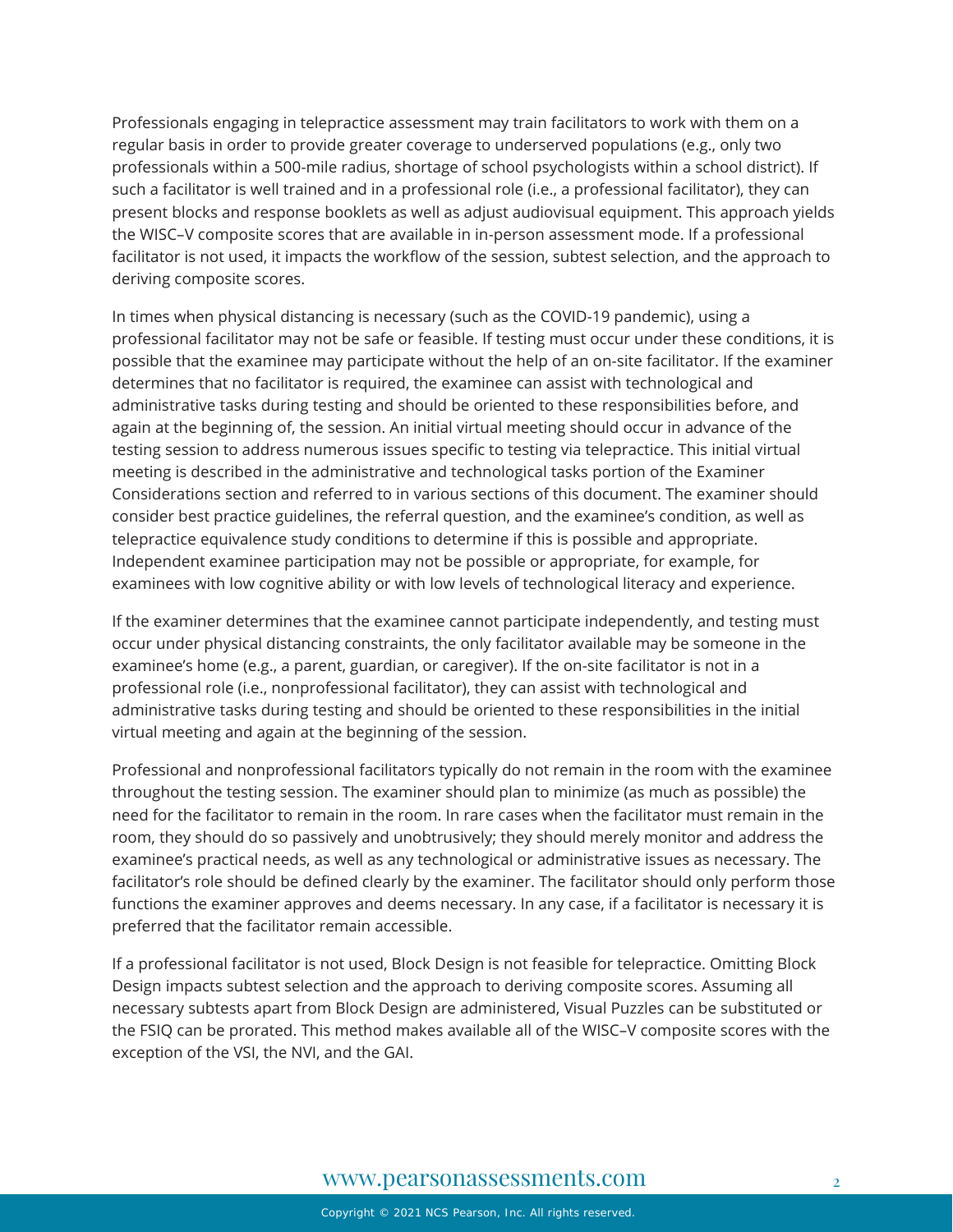If Block Design is omitted and response booklets are not used, subtest selection and the approach to composite scores are impacted further because no Processing Speed subtest is available. If all other WISC–V subtests are administered, all WISC–V composite scores except for the VSI, PSI, FSIQ, NVI, and GAI are available. The NSI can be used to provide a measure of cognitive speed. Additionally, the missing composite scores can be replaced with highly similar composite scores using a combination of the WISC–V and WISC–V Integrated subtests and portions of Essentials of WISC–V Integrated Assessment (Raiford, 2017), which is available to customers within the Q-global Resource Library courtesy of John Wiley & Sons. These are referred to as Essentials nonmotor composites. These scores make use of Block Design Multiple Choice in place of Block Design and Naming Speed Quantity in place of Coding. The following nonmotor composites are available in place of the missing WISC–V composites: Nonmotor Full Scale Score, Nonmotor VSI, Nonmotor GAI, and Nonmotor NVI. Reliability, validity, clinical utility, interpretive information, and norms are provided in the Essentials book excerpt.

If response booklets are not used, the PSI cannot be derived. However, the WISC–V Naming Speed Index (NSI) is also available within the published WISC–V, and it can be used in a telepractice context to provide an alternative measure of cognitive speed. It can be derived if Naming Speed Quantity and Naming Speed Literacy are administered.

# **Conducting Telepractice Assessment**

Conducting a valid assessment in a telepractice service delivery model requires an understanding of the interplay of a number of complex issues. In addition to the general information on Pearson's telepractice page, examiners should address five factors (Eichstadt et al., 2013) when planning to administer and score assessments via telepractice:

- 1. [Telepractice Environment & Equipment](#page-2-0)
- 2. [Assessment Materials & Procedures](#page-5-0)
- **3.** [Examinee Considerations](#page-11-0)
- 4. [Examiner Considerations](#page-12-0)
- 5. [Other Considerations](#page-13-0)

# <span id="page-2-0"></span>1. Telepractice Environment & Equipment

### **Computers and Connectivity**

Two computers with audio and video capability and stable internet connectivity—one for the examiner and one for the examinee—are required. A web camera, microphone, and speakers or headphones are required for both the examiner and the examinee. A second computer screen or split-screen format on a large computer monitor for the examiner is helpful to allow a view of a Pearson-delivered digital manual or administration directions, but the examiner can also use the paper format manual or administration directions. The second computer screen or large screen also tends to make sharing test content more straightforward for the examiner.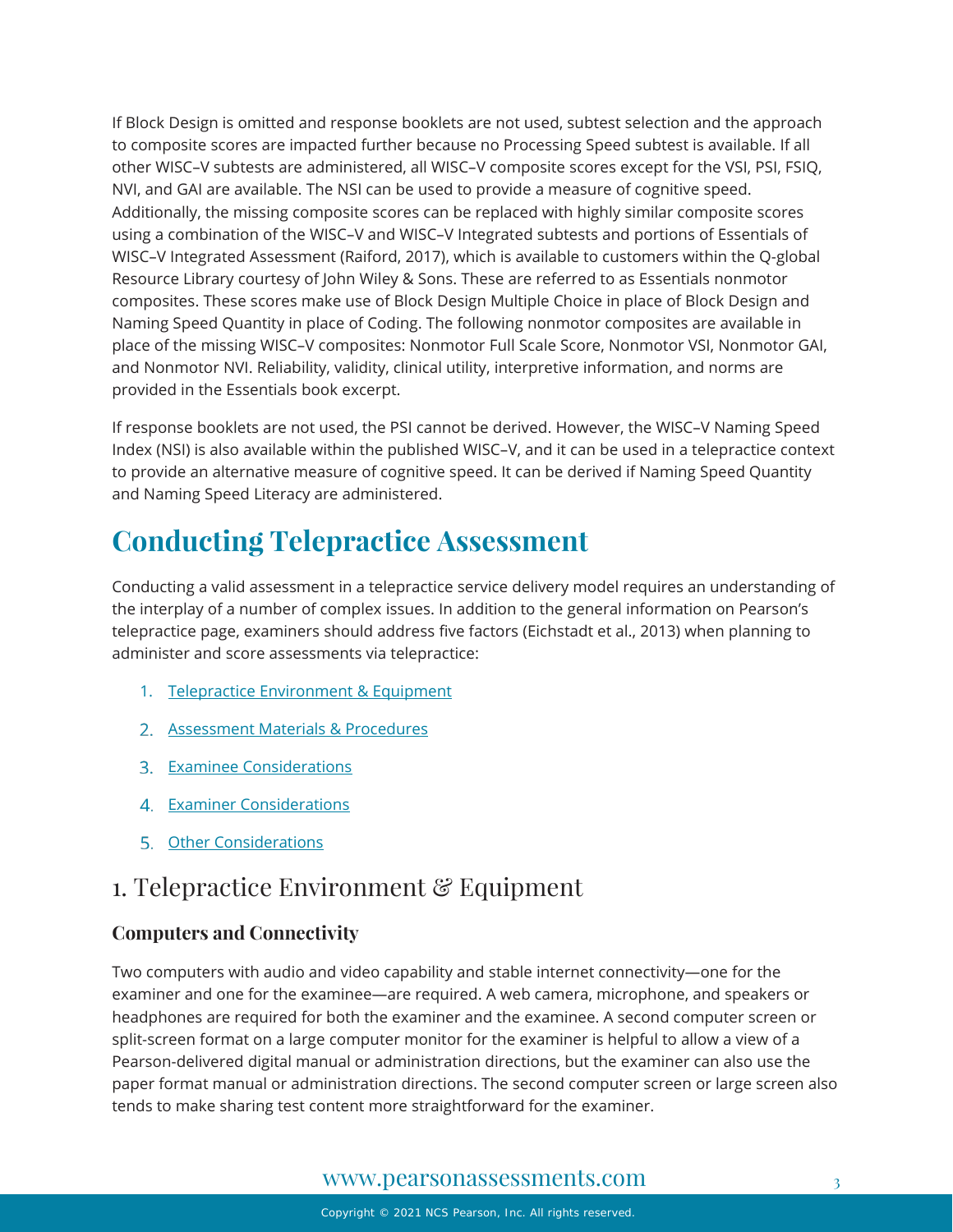### **Image/Screen Size**

When items with visual stimuli are presented, the digital image of the visual stimuli on the examinee's screen should be at least 9.7" measured diagonally, similar to an iPad® or iPad Air®. Because some teleconferencing software shrinks the size of images, the image size should be verified in the initial virtual meeting. It is recommended that computer screens used for teleconference assessment be at least 15" measured diagonally. Smaller screens, such as those of iPad minis, small tablet PCs, and smartphones, are not allowed for examinee-facing content, as these have not been examined empirically and may affect stimulus presentation, examinee response, and validity of the test results. Similarly, presenting stimuli on extremely large screens has not been examined, so the same precaution applies. At the beginning of the testing session, the examiner may ask for a peripheral camera or device (as described later in this section) to be aimed at the examinee's screen to ensure that the examinee's screen is displaying images in the correct aspect ratio and not stretching or obscuring the stimuli image.

### **Audio Considerations**

High-quality audio capabilities are required during the administration. An over the head, two-ear, stereo headset with attached boom microphone is recommended for both the examiner and examinee. Headphones with a microphone may be used if a headset is not available.

The examiner should test the audio for both the examiner and examinee in the initial virtual meeting and at the beginning of the testing session to ensure a high-quality audio environment is present. Testing the audio should include an informal conversation before the administration where the examiner is listening for any clicks, pops, or breaks in the audio signal that distort or interrupt the voice of the examinee. The examiner should also ask if there are any interruptions or distortions in the audio signal on the examinee's end. Any connectivity lapses, distractions, or intrusions that occurred during testing should be reported.

### **Audiovisual Distractions**

As with any testing session, the examiner should do everything possible to make sure the examinee's environment is free from audio and visual distractions. If the examiner is unfamiliar with the examinee's planned physical location, a visual tour of the intended testing room should be given during the initial virtual meeting. The examiner can then provide a list of issues to address to transform the environment into one suitable for testing. For example, remove distracting items, silence all electronics, and close doors. The examiner should confirm that these issues have been addressed at the time of testing. If possible, the examinee should be positioned facing away from the door to ensure the examiner can verify through the examinee's camera that the door remains shut and can monitor any interruptions. The examiner should confirm that all other applications on the computer, laptop, or peripheral device are closed, the keyboard is moved aside or covered after the session is connected, and alerts and notifications are silenced on the peripheral device. Radios, televisions, other cellular phones, fax machines, smart speakers, printers, and equipment that emit noise must be silenced and/or removed from the room.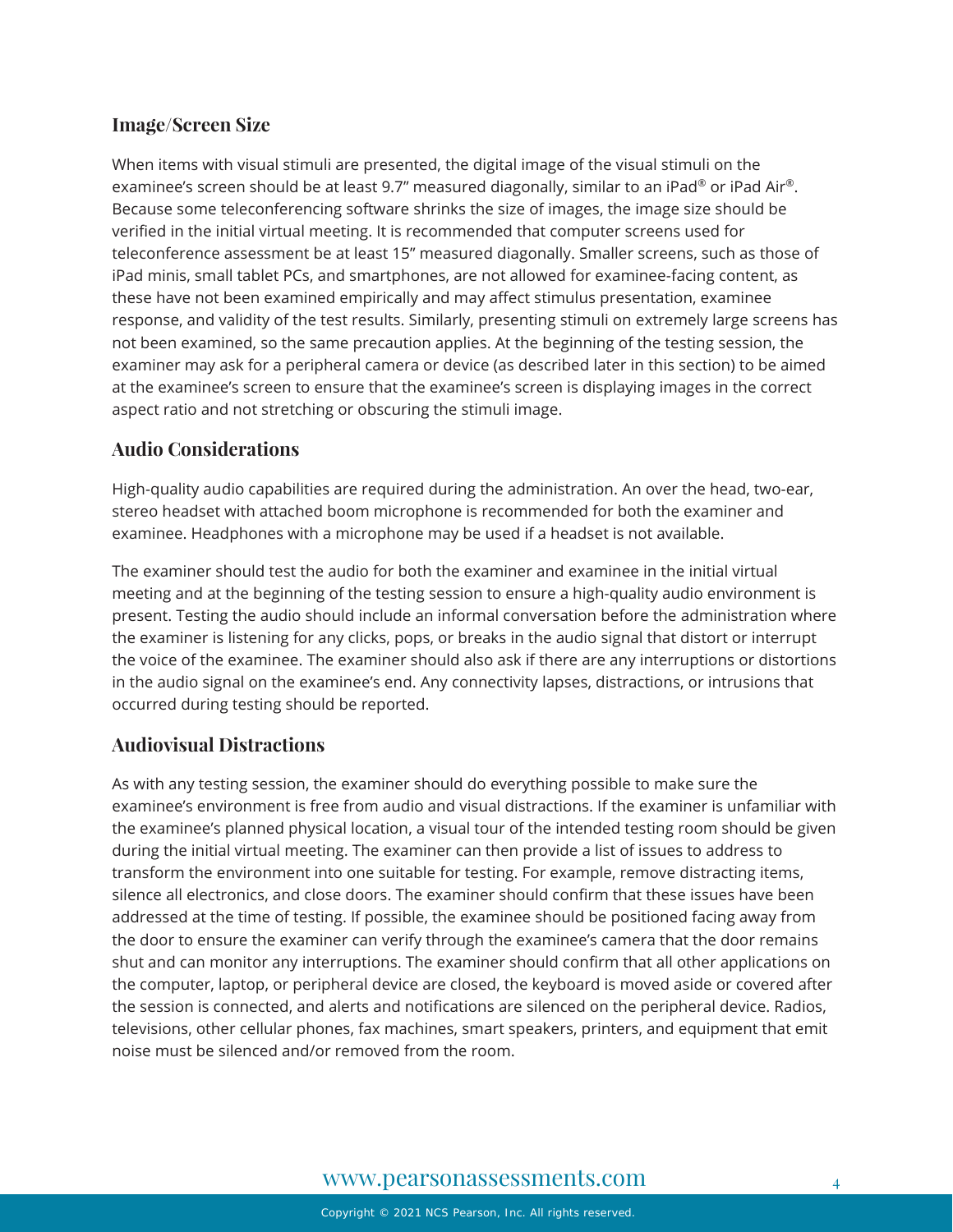### **Lighting**

Good overhead and facial lighting should be established for the examiner and examinee. Blinds or shades should be closed to reduce sun glare on faces and the computer screens.

### **Teleconferencing Software**

Teleconferencing software is required. Screen-sharing capability is required if anything other than items with verbal stimuli and responses are administered.

### **Video**

High-quality video (HD preferred) is required during the administration. Make sure the full faces of the examiner and the examinee are seen using each respective web camera. The teleconferencing software should allow all relevant visual stimuli to be fully visible to the examinee when providing instruction or completing items; the view of the examiner should not impede the examinee's view of visual test stimuli.

### **Peripheral Camera or Device**

A standalone peripheral camera can be used to provide a view of the session from another angle or a live view of the examinee's progress. Alternately, a separate device (e.g., a smartphone with a camera or another peripheral device) can be connected to the teleconference and set in a stable position to show the examinee's pointing or written responses. The device's audio should be silenced and microphone should be muted to prevent feedback. The examiner should guide positioning of the peripheral camera/device before administering Block Design (if the subtest is administered), written response tasks (i.e., Coding, Symbol Search, and Cancellation), and subtests that elicit pointing or gestured responses (refer to [Table 1\)](#page-7-0) so that the examiner can see that the examinee's real-time responses are captured.

In a typical telepractice session, it is more feasible to make a document or moveable camera available in the examinee's location. However, while physical distancing is necessary, the only camera available may be a stationary camera integrated into the examinee's laptop or computer screen. It is unrealistic to expect examinees to have document cameras within their homes. It may be necessary for examiners to think creatively about how to use a smartphone or other device in the examinee's location to gain a view of the examinee's progress in a response booklet or when pointing at a screen. Before attempting this with an examinee, the examiner should work to become fluid and competent at directing examinees in these methods, which can require extensive practice with varied individuals and types of devices. In addition, this requires planning and practice in the initial virtual meeting to prevent technical difficulties, and so the examinee feels confident doing this when it is time.

Online instructional videos (e.g., [here\)](https://www.youtube.com/watch?v=yuhY0rjqQw0) demonstrate how a smartphone may be used with common household objects (e.g., a tower or stack of books, paper weight, ruler, and rubber band or tape) to create an improvised document camera for use during tasks involving response booklets. Similarly, for multiple choice tasks, some examinees tend to point to responses rather than say the number or letter corresponding to their response, and other tasks (e.g., Arithmetic picture items, the Naming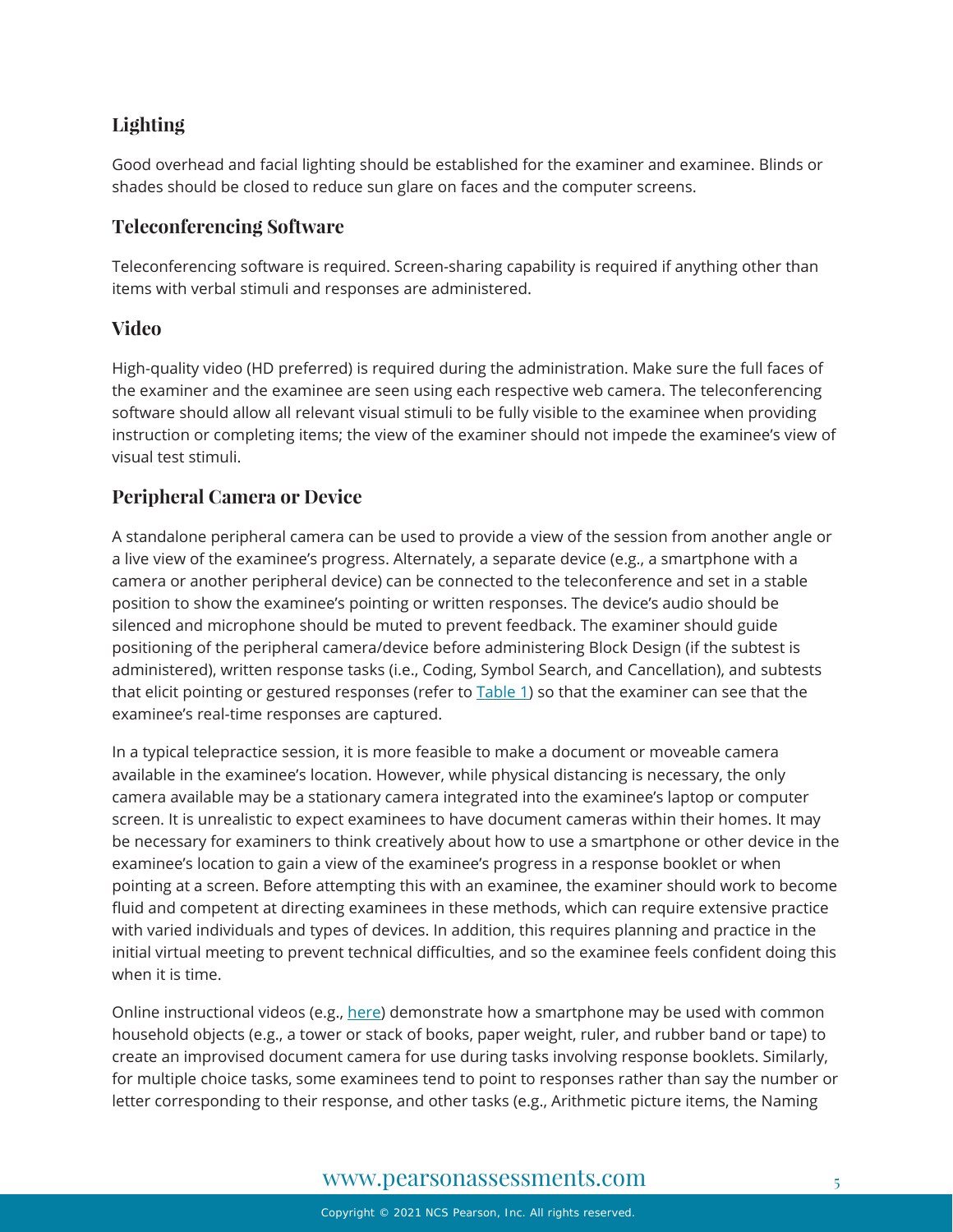Speed subtests for younger children; see [Table 1\)](#page-7-0) require the examinee to point at the stimuli. In this situation, other everyday household objects (e.g., books) could be used to form an improvised stand upon which to position the device to provide a second-angle view of the examinee pointing at the screen. A simple mirror behind the examinee has been used successfully to observe pointing responses. Typically, devices provide the best view of the examinee's screen and pointing responses when positioned in landscape orientation. While using additional cameras or devices/objects may not be an optimal solution for telepractice, it can be functional if executed well.

### **Screen-Sharing Digital Components**

Digital components are shared within the teleconferencing software as specified in [Table 1.](#page-7-0) There are two ways to view digital components in the Q-global Resource Library: through the pdf viewer in the browser window or full screen in presentation mode. Always use full screen (i.e., presentation) mode for digital components viewed by the examinee. This provides the cleanest presentation of test content without on-screen distractions (e.g., extra toolbars). Refer to *Using Your Digital Assets on Q-global* in the Q-global Resource Library for complete directions on how to enter presentation mode.

## <span id="page-5-0"></span>2. Assessment Materials & Procedures

### **Test Item Security**

The examiner is responsible for ensuring test item security is maintained, as outlined in the Terms and Conditions for test use. The examiner should address test security requirements with the examinee (and facilitator, if applicable) during the informed consent process. The examiner should make it clear to the examinee/caregivers that the video should not be captured, photos should not be taken, and stimuli should not be copied or recorded, as this is a copyright violation. The examinee must agree that they will not record (audio or visual) or take photos or screenshots of any portion of the test materials or testing session, and not permit anyone to observe the testing session or be in the testing room (except for a facilitator, when necessary). Any test-related materials used in the testing session must be returned to the examiner.

### **Disruptions**

The examiner should record any and all atypical events that occur during the testing session. This may include delayed audio or video, disruptions to connectivity, the examinee being distracted by external stimuli, and any other anomalies. These can be noted on the record form or in the notes section on Q-interactive, if applicable, and should be considered during interpretation and described in the written report. Refer to [Other Considerations](#page-13-0) for guidance on report writing.

### **Response Booklets**

The response booklets should be provided in advance of the testing session, and the plan for securing and forwarding/returning materials, real-time and after testing, should be communicated. The examiner may ask for the completed response booklet to be shown on camera immediately at the conclusion of a task, so that the examiner can score it immediately and so responses are not lost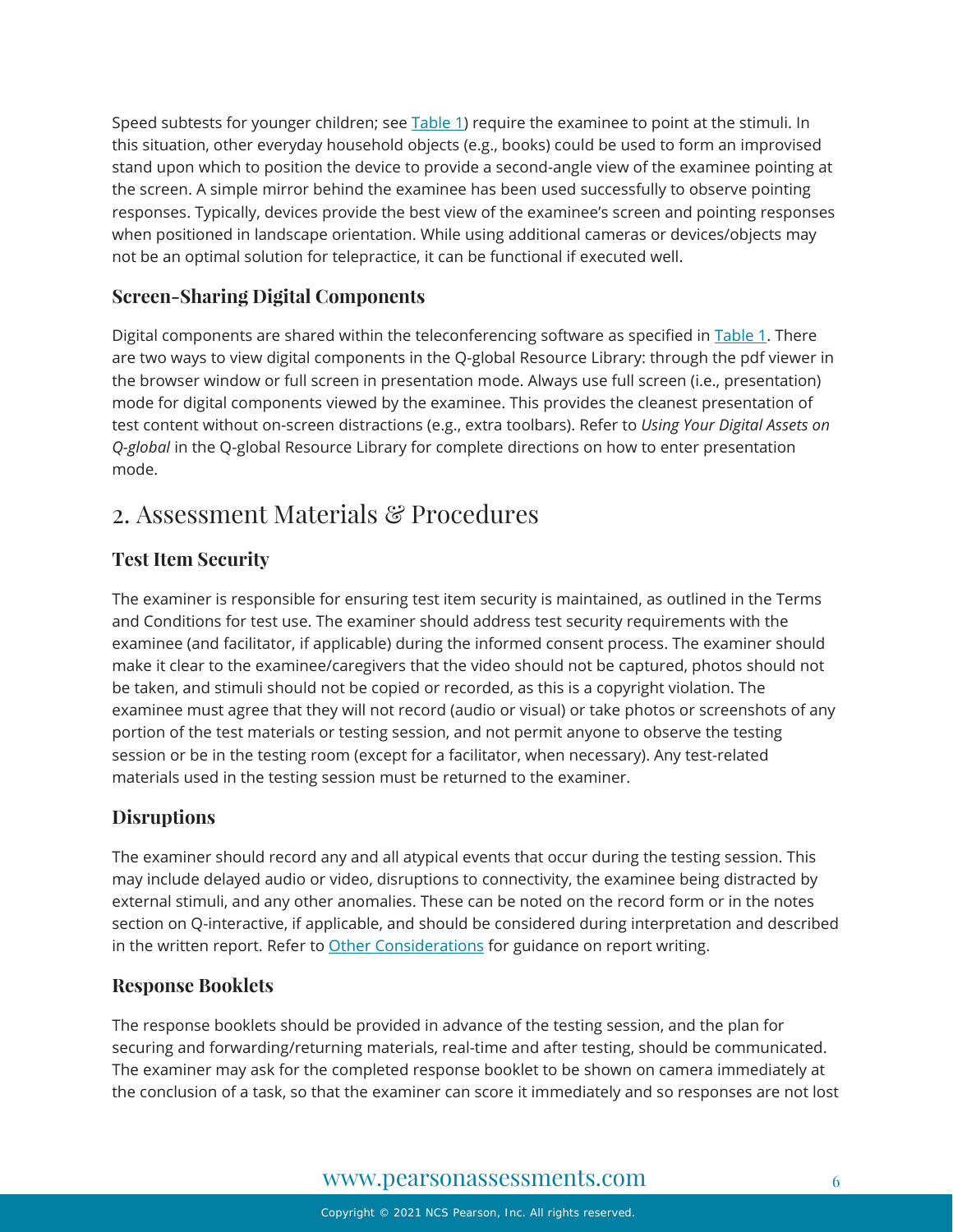or modified. One successful approach to protecting test security uses sealed envelopes (i.e., the sealed envelope method) and is described as follows. The examiner gathers response booklets and a self-addressed stamped envelope. The examiner places these materials in an envelope and signs it on the seal, then mails or delivers it to the testing location. The examiner emphasizes that the sealed envelope containing the response booklets must not be opened until the examiner asks. The response booklets are then placed in the provided self-addressed stamped envelope after completion of each subtest, sealed at the conclusion and signed on the seal on camera, and then mailed or delivered to the examiner immediately following the testing session.

### **Manipulatives**

Block Design may only be administered when a professional facilitator is present. The blocks should be provided to the professional facilitator before the testing session. *It is not recommended to allow a parent/guardian/caregiver to present blocks for Block Design, nor to attempt to have the examinee scramble or present their own blocks.*

### **Digital Assets**

The examiner should practice using the digital assets until the use of the materials is as smooth as an in-person administration. It is not recommended that the examiner display items from paper stimulus books on a camera. Refer to *Using Your Digital Assets on Q-global* in the Q-global Resource Library for complete directions.

### **Gesturing**

When gesturing to the stimulus books or response booklets is necessary, the examiner should display them as digital assets on-screen and point using the mouse cursor. It may on occasion be necessary for the examiner to gesture to areas of a paper copy of a response booklet or to show how to respond to demonstration items (e.g., Coding) on the examiner's camera. Refer to [Table 1](#page-7-0) for specific instructions by subtest.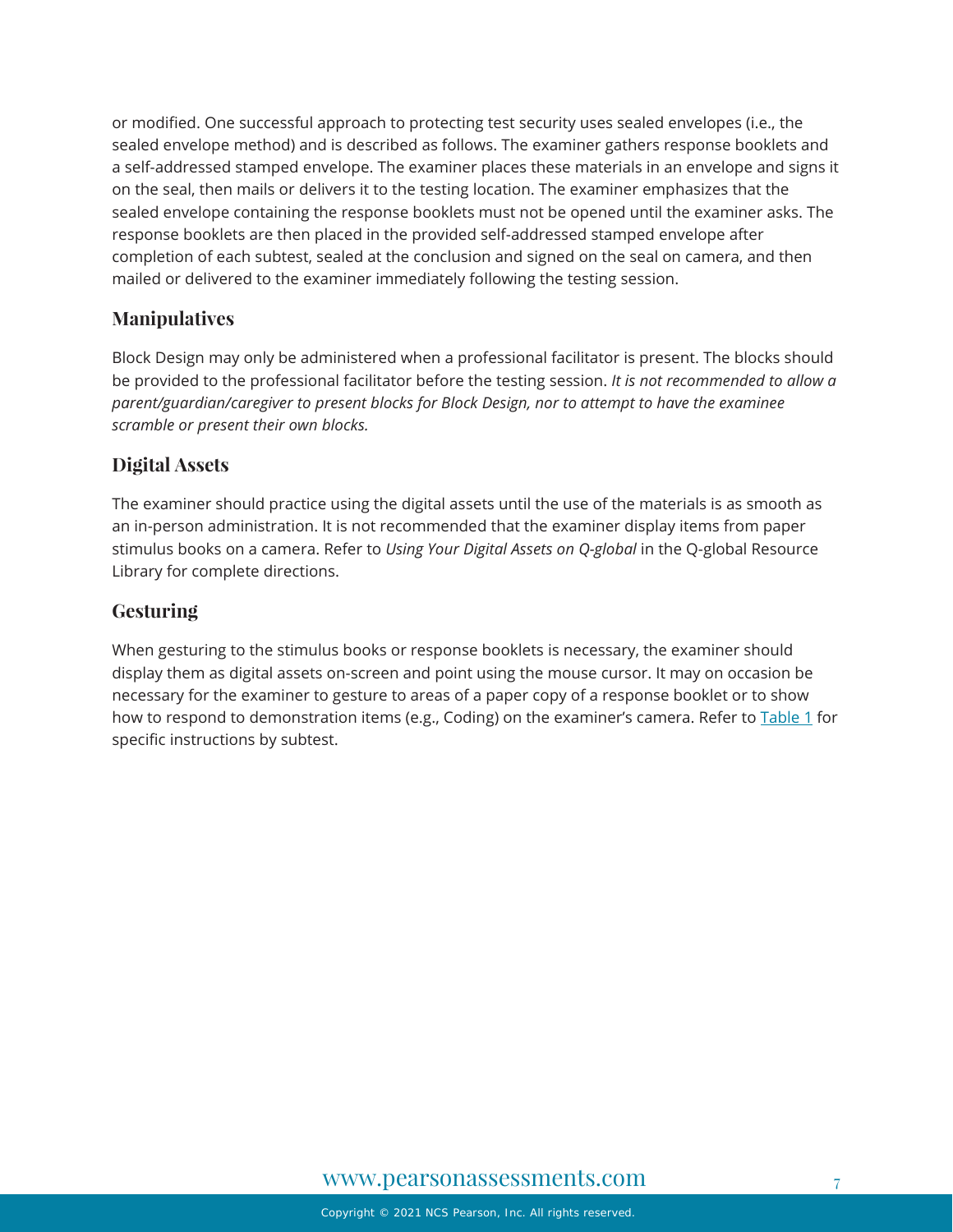### **Content Considerations**

Review [Table 1](#page-7-0) for the specific telepractice considerations for each subtest to be administered.

| Subtest(s)                   | <b>Considerations</b>                                                                                                                                                                                                                                                       |  |
|------------------------------|-----------------------------------------------------------------------------------------------------------------------------------------------------------------------------------------------------------------------------------------------------------------------------|--|
| Similarities                 | • Requires high-quality audio for examinee and examiner                                                                                                                                                                                                                     |  |
| Vocabulary                   | . Vocabulary: Examiner points with the mouse to stimuli on-screen for<br>Items 1-4; some items (e.g., 5, 6, 7, 8) may elicit pointing responses                                                                                                                             |  |
| Information<br>Comprehension | • Information: Items 1-2 require a pointing response, and Items 4, 5, 8,<br>11, 12, and 13 may precipitate a pointing or gestured response                                                                                                                                  |  |
| <b>Block Design</b>          | • Professional facilitator can assist with telepractice administration of<br>this subtest                                                                                                                                                                                   |  |
|                              | . Train new professional facilitators until the facilitator's presentation<br>of the blocks during instructions and items is performed according to<br>the directions in the Administration and Scoring Manual.                                                             |  |
|                              | • It is not recommended to allow a nonprofessional facilitator to<br>present blocks for Block Design nor to attempt to have the examinee<br>scramble or present their own blocks                                                                                            |  |
|                              | . Requires a print stimulus book in the examinee's location or the<br>digital stimulus book on a tablet approximately 9.7" diagonally                                                                                                                                       |  |
|                              | . Train the professional facilitator to present the stimulus book or<br>tablet in the correct direction, as the items can easily become rotated<br>180°, and to not allow the examinee to rotate the stimuli                                                                |  |
|                              | • Stimuli should lay flat on the table, not be presented on a vertical<br>screen, because the impact of doing so has not been researched                                                                                                                                    |  |
|                              | • Examiner uses stopwatch                                                                                                                                                                                                                                                   |  |
|                              | • Requires high-quality video for examinee and examiner                                                                                                                                                                                                                     |  |
|                              | • Peripheral camera/device should be placed in a stable position to<br>show examinee's constructions                                                                                                                                                                        |  |
|                              | • Professional facilitator should show sides of the blocks during<br>instruction, present the blocks for each item as outlined in the<br>Administration and Scoring Manual, and build a model for Sample<br>Item and Items 1-4, as the examiner provides verbal instruction |  |

<span id="page-7-0"></span>**Table 1. Specific Telepractice Considerations**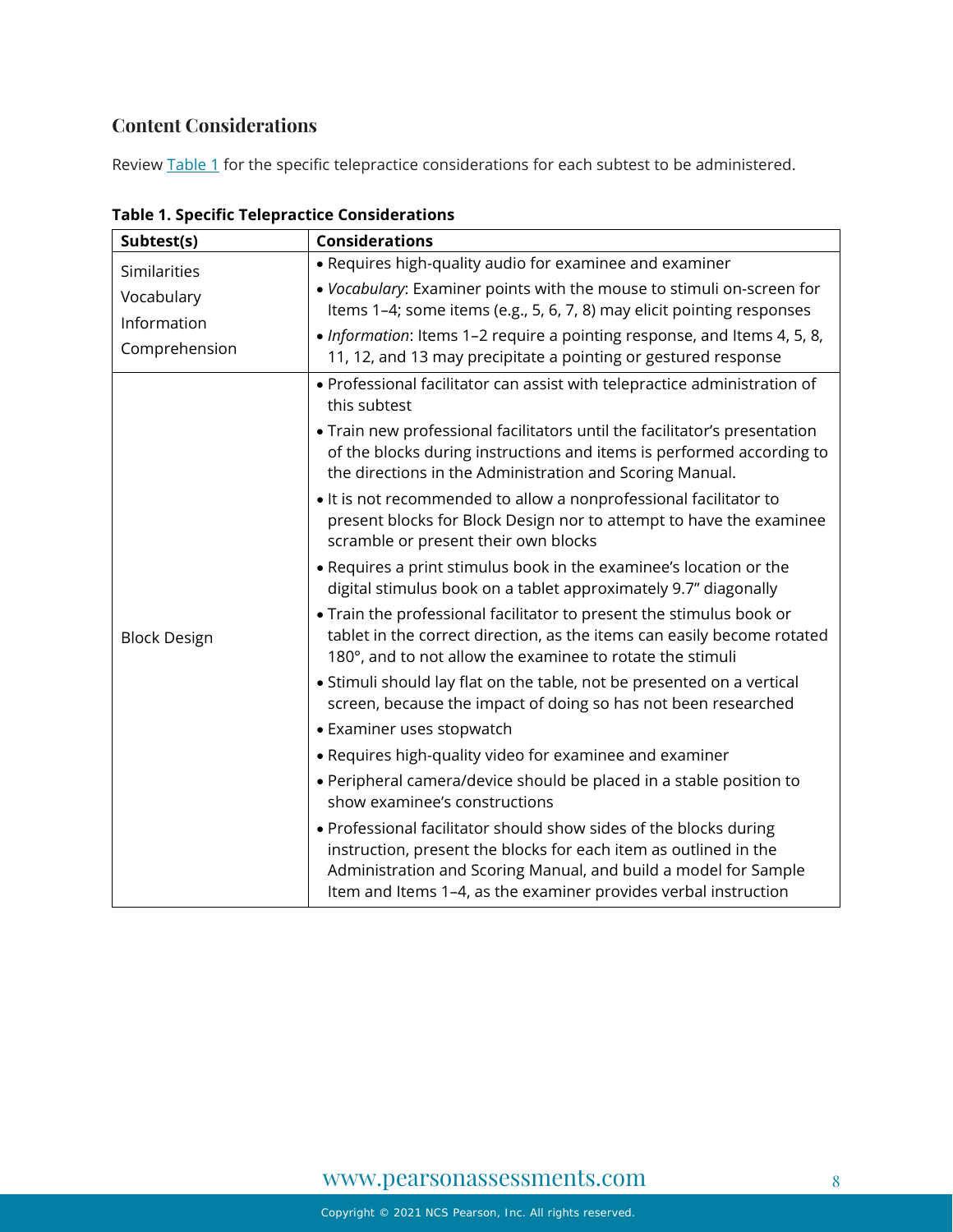| Subtest(s)                                                 | <b>Considerations</b>                                                                                                                                                                                                                   |  |  |
|------------------------------------------------------------|-----------------------------------------------------------------------------------------------------------------------------------------------------------------------------------------------------------------------------------------|--|--|
|                                                            | • Requires high-quality video for examinee and examiner                                                                                                                                                                                 |  |  |
| <b>Visual Puzzles</b>                                      | • Examiner points to stimuli on-screen using mouse                                                                                                                                                                                      |  |  |
|                                                            | • Peripheral camera/device can be placed in a stable position that<br>shows examinee's screen and provides a view of choices made<br>nonverbally (e.g., pointing)<br>. Visual Puzzles, Picture Concepts: It is not recommended to allow |  |  |
| <b>Block Design Multiple</b><br>Choice<br>Matrix Reasoning | examinee to use mouse or touchpad to point at choices, as the<br>intended response cannot be clearly determined                                                                                                                         |  |  |
| <b>Figure Weights</b><br><b>Picture Concepts</b>           | · Block Design Multiple Choice, Matrix Reasoning, Figure Weights:<br>Examinee can use mouse or touchpad to point at choices if<br>teleconference platform allows examiner to pass control of the<br>mouse                               |  |  |
|                                                            | · Visual Puzzles, Block Design Multiple Choice, Figure Weights: Examiner<br>uses stopwatch; examiner must ensure the examinee stops at the<br>item time limit                                                                           |  |  |
|                                                            | • Requires high-quality audio and video for examiner and examinee                                                                                                                                                                       |  |  |
| Arithmetic                                                 | • Peripheral camera/device can be placed in a stable position that<br>shows examinee's screen and provides a view of pointing responses<br>For picture items, examiner points to stimuli on-screen                                      |  |  |
|                                                            | • Examinee must point to stimuli on-screen for Items 1-3 and may<br>provide other responses by holding up a number of fingers                                                                                                           |  |  |
|                                                            | • Examiner uses stopwatch. Examiner must ensure the examinee stops<br>at the item time limit                                                                                                                                            |  |  |
| Digit Span                                                 | • Requires high-quality audio for examiner and examinee                                                                                                                                                                                 |  |  |
| Letter-Number                                              | . Do not repeat any trial unless it was not heard due to technical                                                                                                                                                                      |  |  |
| Sequencing                                                 | problems                                                                                                                                                                                                                                |  |  |
| Picture Span                                               | • Requires high-quality video for examinee and examiner<br>• Peripheral camera/device can be placed in a stable position that<br>shows examinee's screen and provides a view of choices made<br>nonverbally (e.g., pointing)            |  |  |
|                                                            | • Examiner points to stimuli on-screen                                                                                                                                                                                                  |  |  |
|                                                            | • Examiner uses stopwatch                                                                                                                                                                                                               |  |  |
|                                                            | • It is not recommended to allow examinee to use mouse or touchpad<br>to point at choices, as the intended response cannot be clearly<br>determined                                                                                     |  |  |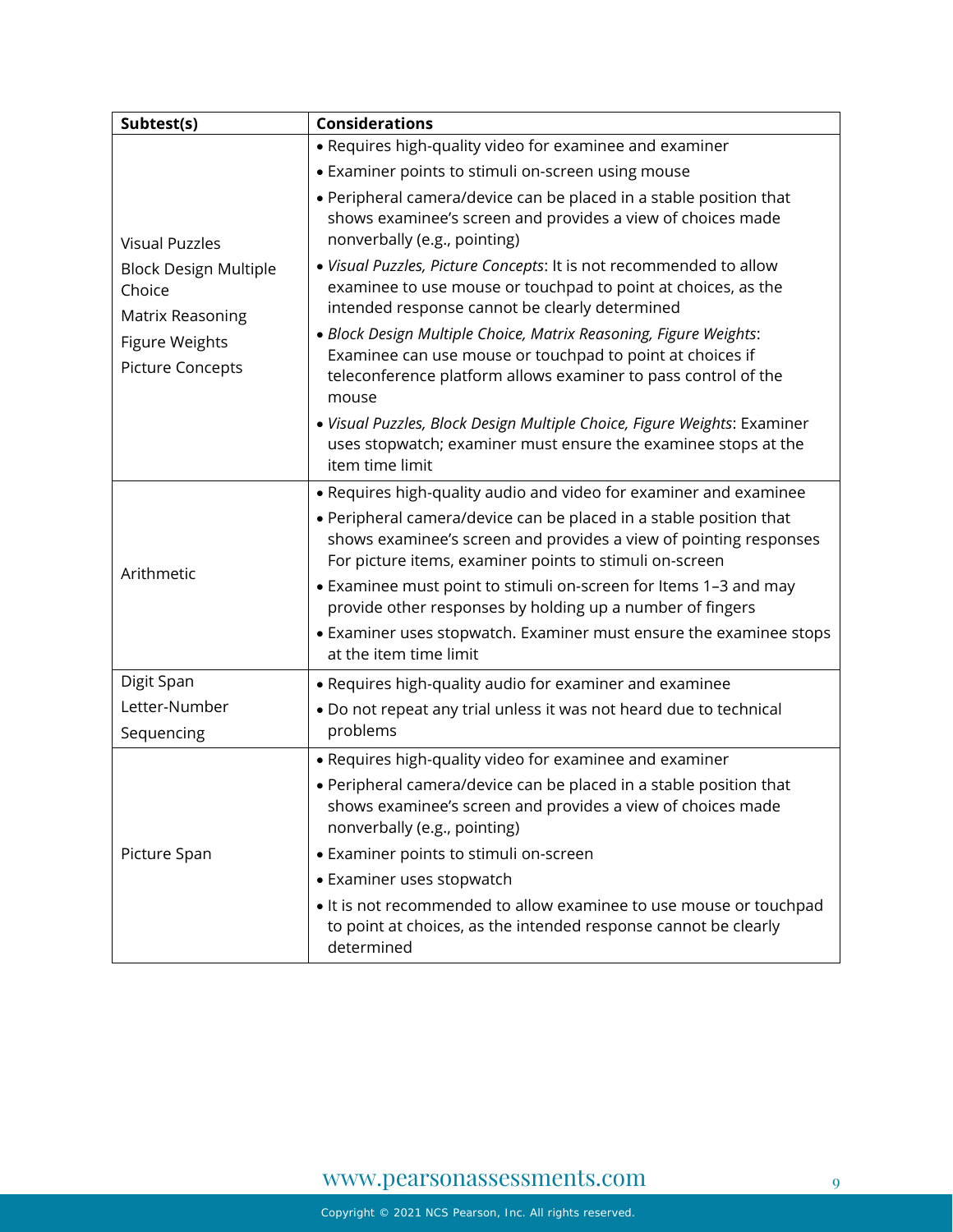| Subtest(s)                              | <b>Considerations</b>                                                                                                                                                                                                                                                                                                                                |  |  |
|-----------------------------------------|------------------------------------------------------------------------------------------------------------------------------------------------------------------------------------------------------------------------------------------------------------------------------------------------------------------------------------------------------|--|--|
| Coding<br>Symbol Search<br>Cancellation | • Requires high-quality video for examinee and examiner                                                                                                                                                                                                                                                                                              |  |  |
|                                         | • Peripheral camera/device can be placed in a stable position that<br>shows examinee's response booklet and provides the examiner a<br>view of examinee's written responses                                                                                                                                                                          |  |  |
|                                         | • Examiner can complete demonstration items in the examinee's<br>response booklets prior to sending and can also demonstrate on-<br>screen during the testing session                                                                                                                                                                                |  |  |
|                                         | • Examiner points to stimuli on-screen and may fill in demonstration<br>items on the digital copy of the response booklet displayed on-screen<br>with the writing utensil tool (if a good one exists in the teleconference<br>platform)                                                                                                              |  |  |
|                                         | • Examiner uses stopwatch; examiner must ensure the examinee stops<br>at the task time limit                                                                                                                                                                                                                                                         |  |  |
|                                         | • It may be helpful to have a printed copy of the response booklets in<br>the examiner's location also in order to show briefly on camera the<br>additional response booklet pages for Symbol Search or how to turn<br>to the correct item for Cancellation when giving test item directions<br>as outlined in the Administration and Scoring Manual |  |  |
|                                         | . Coding, Symbol Search: Ensure response booklet is opened only to the<br>age-appropriate form/correct page when directed; after Coding,<br>response booklet should be placed back in the envelope until it is<br>needed                                                                                                                             |  |  |
|                                         | • Cancellation: Ensure response booklet is placed correctly to show<br>demonstration and sample items, and to show test items correctly                                                                                                                                                                                                              |  |  |

### **Evaluating Equivalence Evidence**

Examiners should review the current research available on equivalence between different modes of administration before proceeding to use remote administration of a standardized assessment with normative data collected via in-person assessment. When reviewing the literature, the examiner should consider the input and output requirements for each task, and the evidence available for telepractice equivalence for the specific task type. Direct evidence of equivalence for a specific task may be available because the task was researched in a study with results indicating no significant difference between telepractice and in-person assessment. Indirect evidence may also be reported in the literature for a task that is similar in construct and input/output demands to the standardized assessment being considered for remote administration and may help determine the examiner's level of confidence in applying the norms. For instance, a study demonstrating direct evidence for the Repeatable Battery for the Assessment of Neuropsychological Status (RBANS) Picture Naming subtest also demonstrates valuable indirect evidence for the WISC–V Vocabulary and CLQT+ Confrontation Naming subtests because Picture Naming, Vocabulary, and Confrontation Naming all require brief spoken directions with pictorial stimuli inputs with open-ended spoken response outputs. Examiners can have more confidence that the normative scores are valid when tasks have direct evidence showing equivalency between modes.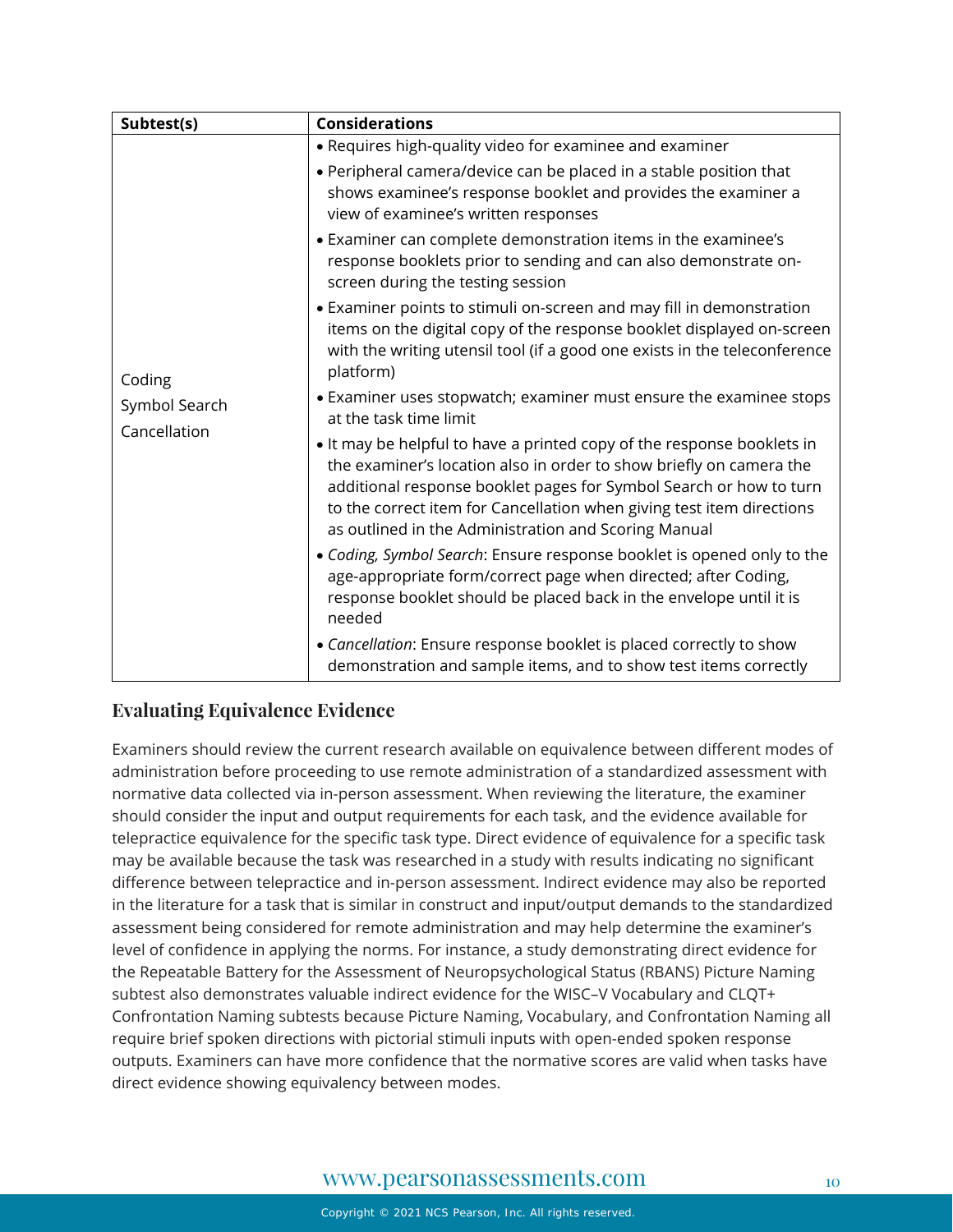In reviewing the literature of telepractice–in-person and digital–traditional investigations, professionals should also be mindful of the age range and population (e.g., clinical group) of the research study to consider relevancy for the examinee. Greater caution is recommended when only indirect evidence of equivalency is available for a task, or when equivalence has not been established for a particular examinee's age range and clinical condition. However, it can be informative to consider any such available evidence when considering impact of remote administration on results and interpretation. Pearson Clinical Assessment is tracking and aggregating the relevant equivalence evidence for our assessments, including the age range, population, direct evidence, and indirect evidence (see [Evidence for Remote Assessment\)](https://www.pearsonassessments.com/content/dam/school/global/clinical/us/assets/telepractice/equivalence-evidence-for-remote-assessment.pdf).

[Table 2](#page-10-0) lists the input and output requirements of each task. The abbreviations in the Input and Output column correspond to the various input and output requirements of each task, and a key appears at the bottom of the table. For example, brief spoken directions as an input requirement is abbreviated as BSD.

| <b>Task</b>                         | <b>Input<sup>a</sup></b> | Output <sup>b</sup> |
|-------------------------------------|--------------------------|---------------------|
| Similarities                        | BSD, SS                  | OE, SPR             |
| Vocabulary                          | BSD, GD, PS, SS          | OE, SPR             |
| Information                         | BSD, SS                  | OE, SPR             |
| Comprehension                       | BSD, SS                  | OE, SPR             |
| <b>Block Design</b>                 | BSD, GD, MD, PM, PS      | GMR, IT             |
| <b>Visual Puzzles</b>               | BSD, CC, GD, PS          | B or PR, IT, MC     |
| <b>Block Design Multiple Choice</b> | BSD, GD, PS              | BSR or PR, IT, MC   |
| Matrix Reasoning                    | BSD, CC, GD, PS          | BSR or PR, MC       |
| Figure Weights                      | BSD, CC, GD, PS          | BSR or PR, IT, MC   |
| Picture Concepts                    | BSD, GD, PS              | BSR or PR, MC       |
| Arithmetic                          | BSD, GD, PS, SS          | BSR, IT, OE         |
| Digit Span                          | BSD, SS                  | OE, SPR             |
| Picture Span                        | BSD, GD, PS, TP          | BSR or PR, MC       |
| Letter-Number Sequencing            | BSD, SS                  | OE, SPR             |
| Coding                              | BSD, GD, PR, RB, PS      | TT, WFR             |
| Symbol Search                       | BSD, GD, PR, PS, RB      | TT, SWR             |
| Cancellation                        | BSD, CC, GD, PS, RB      | TT, SWR             |

#### <span id="page-10-0"></span>**Table 2. Input and Output Requirements**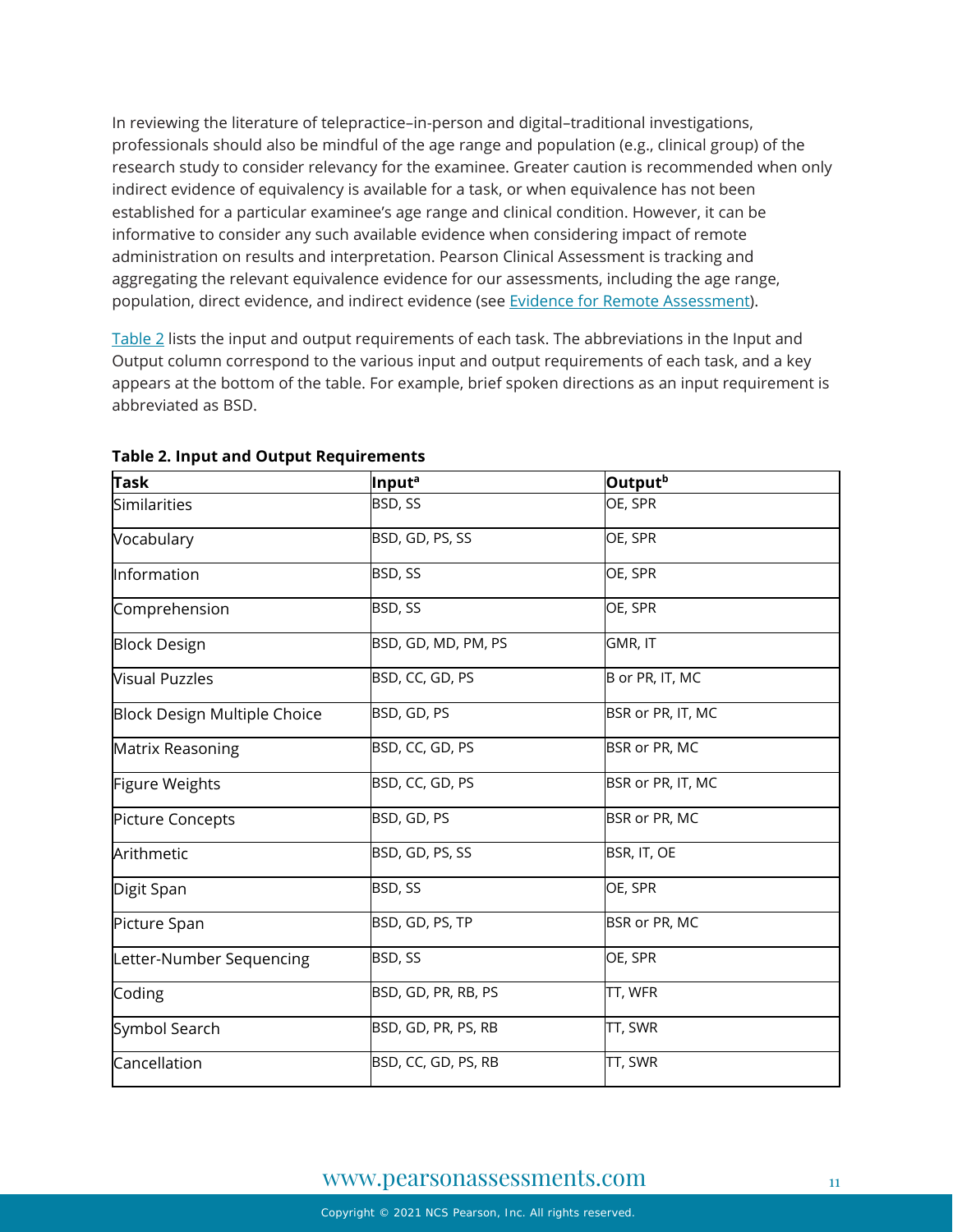| <b>Task</b>                    | Input <sup>a</sup>                        | Output <sup>b</sup> |
|--------------------------------|-------------------------------------------|---------------------|
| Naming Speed Literacy          | BSD, GD, PS; CC ages 6-8; SP ages<br>8–16 | SPR; PR ages 6-8    |
| Naming Speed Quantity          | BSD, GD, PS                               | <b>SPR</b>          |
| Immediate Symbol Translation   | BSD, GD, SP                               | <b>SPR</b>          |
| Delayed Symbol Translation     | BSD, GD, SP                               | <b>ISPR</b>         |
| Recognition Symbol Translation | BSD, GD, SP                               | BSR, MC             |

Note. <sup>a</sup>Input abbreviations are: BSD = Brief spoken directions, CC = Color critical items, GD = Gestured directions, MD = Motor demonstration, PM = Physical manipulatives, PS = Pictorial stimuli, RB = Paper response booklet, SP = Letters, digits, or symbols in print, SS = Spoken stimuli, TP = Timed presentation

 $b$ Output abbreviations are: BSR = Brief spoken response, GMR = Gross motor response, IT = Item-level time limit, MC = Multiple choice, OE = Open ended, PR = Pointing response, SPR = Spoken response, SWR = Simple written response, TT = Task-level time limit, WFR = Written or fine motor response

# <span id="page-11-0"></span>3. Examinee Considerations

### **Appropriateness**

The examiner should first ensure that a telepractice administration is appropriate for the examinee and for the purpose of the assessment. Clinical judgment, best practice guidance for telepractice (e.g., APA Services, 2020; ASPPB, 2013; IOPC, 2020), information from professional organizations and other professional entities (e.g., licensing boards, legal resources, professional liability insurance providers, payors), consultation with other knowledgeable professionals, existing research, and any available federal or state regulations should be considered in the decision-making process. Consideration should be given to whether the necessary administrative and technological tasks involved in a telepractice session can be accomplished without influencing results.

### **Preparedness**

Before initiating test administration, the examiner should ensure that the examinee is well-rested, able, prepared, and ready to appropriately and fully participate in the testing session.

### **Facilitator Role**

If using a facilitator, the role of the facilitator must be explained to the examinee so participation and actions are understood.

### **Headset**

It may not be appropriate or feasible for some examinees to use a headset due to behavior, positioning, physical needs, or tactile sensitivities, or if a headset is not available. Clinical judgment on the appropriate use of a headset in these situations should be used. If a headset is not utilized, the examiner's and examinee's microphones and speakers should be turned up to a comfortable volume.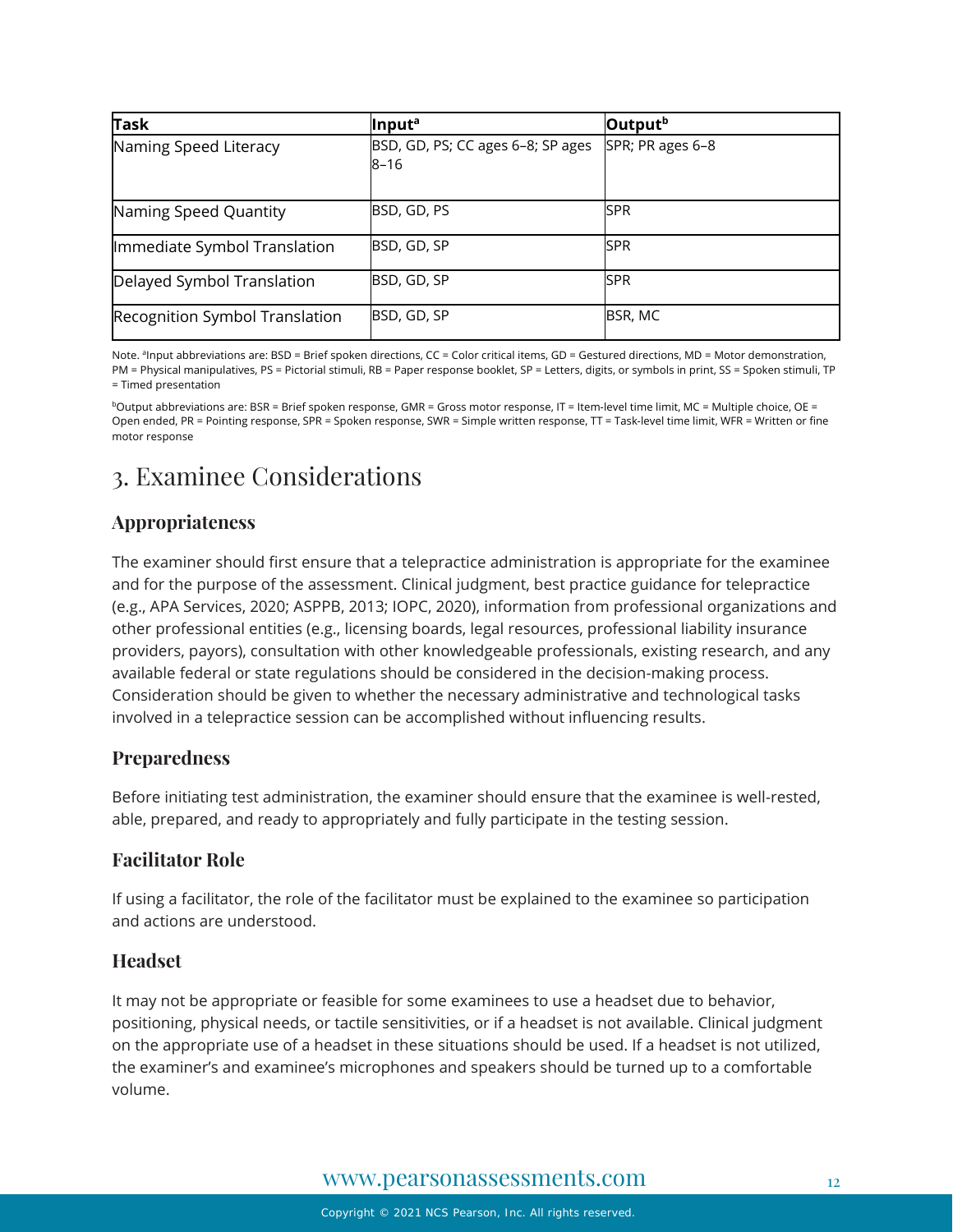### **Mouse**

On some teleconferencing software, the examiner can pass control of the mouse to allow the examinee to point to indicate responses; this is an option if it is within the capabilities of the examinee. However, best practice guidelines provide cautions about this. For example, the IOPC guidelines suggest examiners be alert throughout administration, resume control of the screen once the task is finished, and never leave the computer unattended while the examinee has control over the examiner's computer (IOPC, 2020).

# <span id="page-12-0"></span>4. Examiner Considerations

### **Practice**

During the telepractice setup, and before administering to any actual examinee, the examiner should rehearse the mechanics and workflow of every item in the entire test using the selected teleconferencing software so that the examiner is familiar with the administration procedures. For example, a colleague could be used as a practice examinee.

### **Standardized Procedures**

The examiner must follow the administration procedures of in-person administration as much as possible. For example, if a spoken stimulus cannot be said more than once in in-person administration, the examiner must not say it more than once in a telepractice administration unless a technical difficulty precluded the examinee from hearing the stimulus.

### **Real-Time Troubleshooting**

In order to conduct a smooth telepractice session, audiovisual needs and materials must be managed appropriately. The initial virtual meeting involves the examiner, examinee, and/or the facilitator (if used), and is the opportunity for the examiner to provide information about the audiovisual needs and materials. During the initial virtual meeting, the examiner should provide training in troubleshooting audiovisual needs that arise during the testing session, including camera angle, lighting, and audio checks. The examiner should provide verbal feedback to guide camera adjustment, checking the on-screen video shown by the peripheral camera/device to provide information about how to reposition it until the proper view is shown. The examiner should emphasize that no materials should be opened until the examiner provides instructions to do so, if applicable. The examiner should also expect to provide verbal guidance about these issues during the testing session. Refer to the [Telepractice Environment & Equipment](#page-2-0) section and to [Table 1](#page-7-0) for specific subtest telepractice considerations.

### **Collaborating With Facilitators**

If used, the facilitator is to assist with administrative and technological tasks and not to manage rapport, engagement, or attention during the testing session. The examiner should direct them not to interfere with the examinee's performance or responses. Any other roles and responsibilities for which an examiner needs support, such as behavior management, should be outlined and trained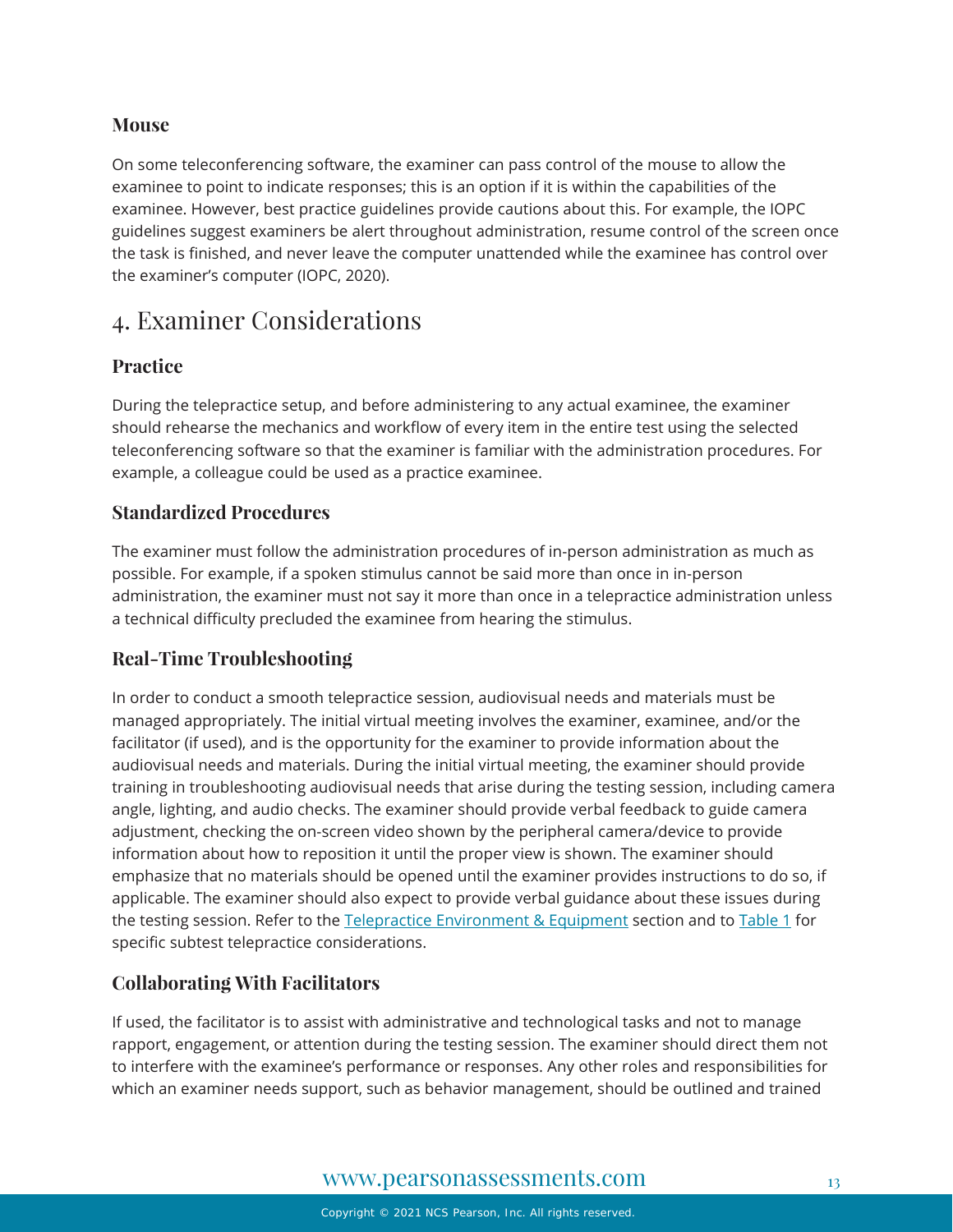before the beginning of the testing session. The examiner is responsible for documenting all behaviors of the facilitator during test administration and taking these into consideration when reporting scores and performance.

# <span id="page-13-0"></span>5. Other Considerations

There are special considerations for written reports describing testing that takes place via telepractice. The professional completing the written report should state in the report that the test was administered via telepractice, and briefly describe the method of telepractice used. The professional should also make a clinical judgment, similar to an in-person session, about whether or not the examiner was able to obtain the examinee's best performance. Clinical decisions should be explained in the report, including comments on the factors that led to the decision to conduct testing via telepractice and to report all (or not to report suspect) scores. In addition, it is recommended that the report include a record of any and all atypical events during the testing session (e.g., delayed video or audio, disruptions to connectivity, extraneous noises such as phone ringing or loud dog barking, person or animal unexpectedly walking into room, the examinee responding to other external stimuli). List and describe these anomalies as is typical for reporting behavioral observations in the written report, as well as any observed or perceived impact on the testing sessions and/or results, and consider these in the interpretation of results.

An example of a written report might include:

"*The WISC–V was administered via remote telepractice using digital stimulus materials on Pearson's Q-global system, and a facilitator monitored the administration on-site using a printed response booklet during the live video connection using the [name of telepractice system, e.g., Zoom] platform. The remote testing environment appeared free of distractions, adequate rapport was established with the examinee via video/audio, and the examinee appeared appropriately engaged in the task throughout the session. No significant technological problems or distractions were noted during administration. Modifications to the standardization procedure included: [list]. The WISC–V subtests, or similar tasks, have received initial validation in several samples for remote telepractice and digital format administration, and the results are considered a valid description of the examinee's skills and abilities*."

Notes may be recorded about any testing issues on the record form or in the notes section on Qinteractive.

# Conclusion

This test was not standardized in a telepractice mode, and this should be taken into consideration when utilizing this test via telepractice and interpreting results. For example, the examiner should consider relying on convergence of multiple data sources and/or being tentative about conclusions. Provided that the examiner has thoroughly considered and addressed the factors and the specific considerations as listed above, the examiner should be prepared to observe and comment about the reliable and valid delivery of the test via telepractice. Materials may be used via telepractice without additional permission from Pearson in the following published contexts: